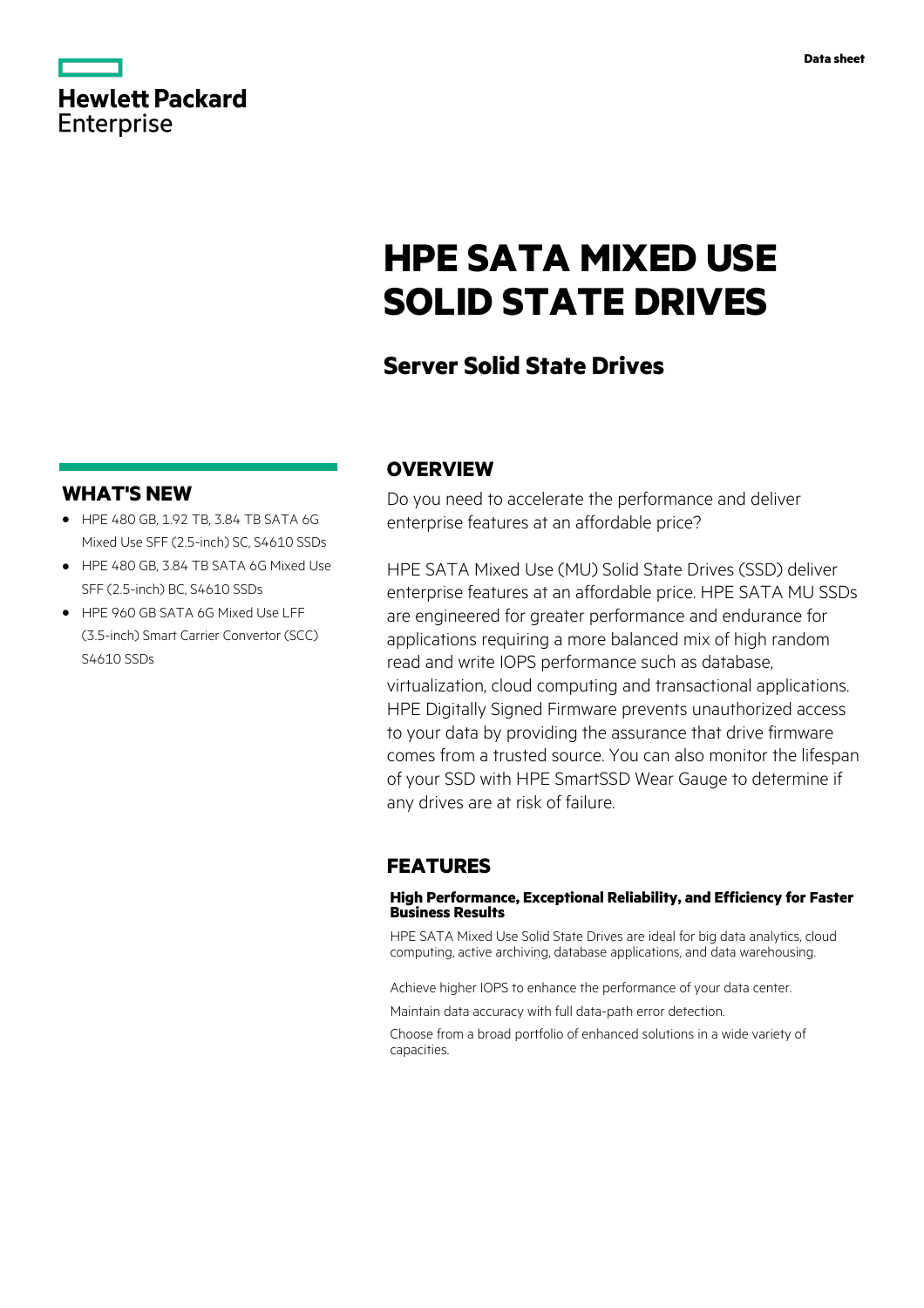### **Support 6 Gb/s SATA**

HPE Multi Vendor SSDs Offer Longer SKU Lifecycles and Immediate Availability on SATA SSDs.

HPE enhanced its extensive SSD portfolio with a Multi Vendor SSD SKU offering that allows for extended SKU lifecycles, immediately available supply and preferably priced SATA SSDs.

HPE Multi Vendor SSD offering ensures the SATA SSD selected, delivers the minimum level of performance published, or better.

Hewlett Packard Enterprise Solid State Drives are rigorously tested 3.35 million hours in various environments to achieve the quality standards you need.

# **Technical specifications HPE SATA Mixed Use Solid State Drives**

| <b>Lifetime Writes</b>                       | NAND Flash devices use semiconductor technology that has a finite number of data that can be written<br>to the device, defined as the Maximum Usage Limit, commonly called "Write Endurance". Write Endurance<br>- is measured while running 100% random 4KiB writes across the entire SSD. Drive Writes Per Day<br>(DWPD) - Workload environment is based on 100% random 4KiB writes for five (5) years, which is the<br>maximum amount of data that can be written to the device before reaching the device's write endurance<br>limit. |
|----------------------------------------------|-------------------------------------------------------------------------------------------------------------------------------------------------------------------------------------------------------------------------------------------------------------------------------------------------------------------------------------------------------------------------------------------------------------------------------------------------------------------------------------------------------------------------------------------|
| <b>Endurance DWPD (Drive Writes Per Day)</b> | HPE SATA MU SSD Endurance: > 1 & < 10 Drive Writes Per Day (DWPD)                                                                                                                                                                                                                                                                                                                                                                                                                                                                         |
| Warranty                                     | HPE Solid State Drives and Add-In Cards have a standard 3/0/0 warranty<br>Customer Self Repair (CSR) subject to maximum usage limitations. Maximum usage limit is the maximum<br>amount of data that can be written to the drive. Drives that have reached this limit will not be eligible for<br>warranty coverage.                                                                                                                                                                                                                      |